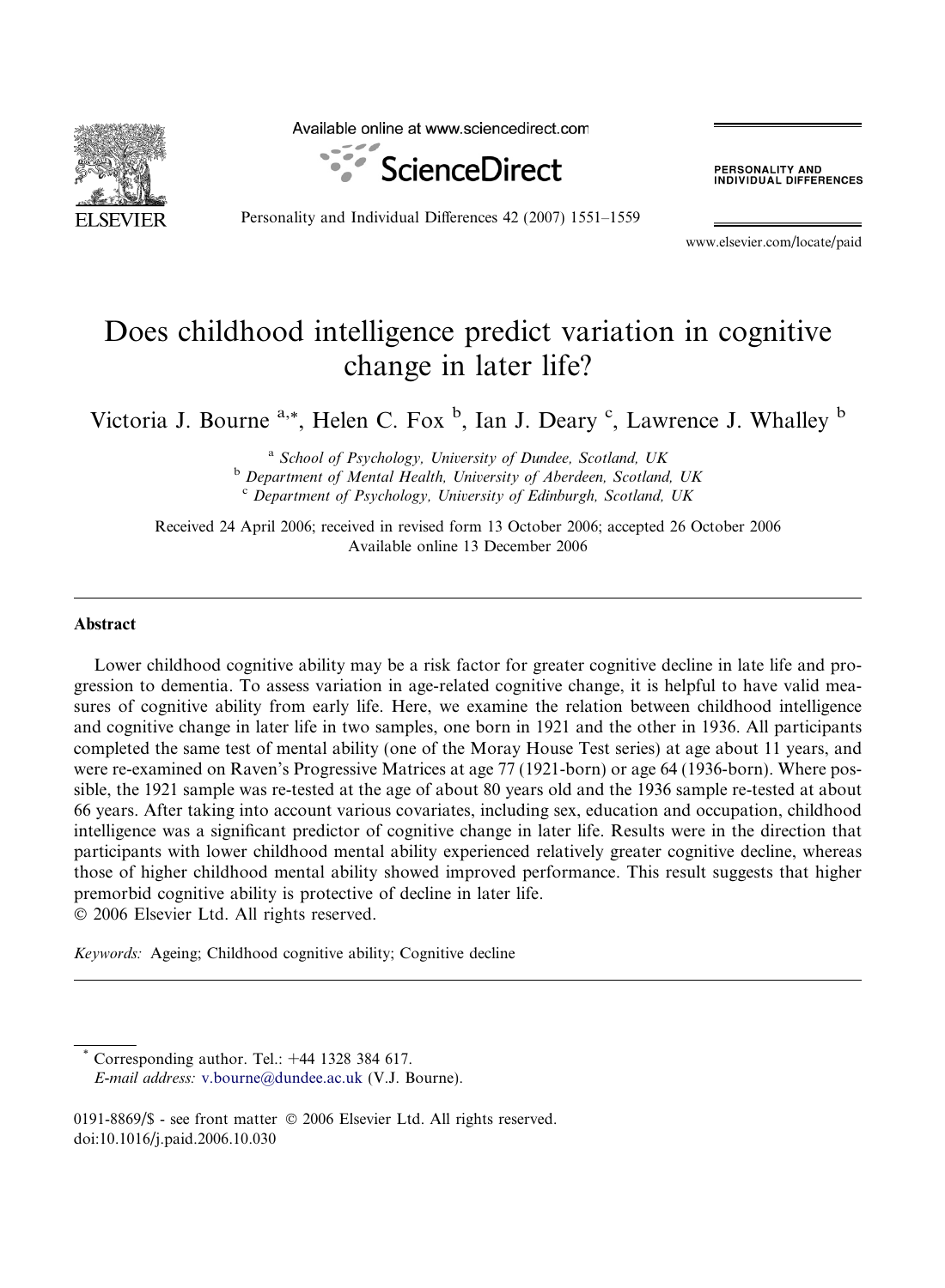## 1. Introduction

Understanding the possible determinants of individual differences in age-related cognitive change is important. Cognitive decline can impact greatly upon an individual's life, leading to reduced independence, lower quality of life [\(Logsdon, Gibbons, McCurry, & Teri, 2002\)](#page--1-0) and increased risk of dementia and death ([Hui et al., 2003](#page--1-0)). Cognitive ability is relatively stable and life-long. Indeed, some research has suggested that across over 60 years, about 50% of the variance in cognitive ability may be stable whereas the remaining 50% may represent change and measurement error [\(Deary, Whalley, Lemmon, Crawford, & Starr, 2000\)](#page--1-0). There are important individual differences in people's cognitive change with age: With regard to their rank order, some improve, some decline and some stay about the same. The sources of these individual differences in age-related cognitive change are not fully understood, but are highly relevant to understanding how best cognitive abilities may be retained even into advanced old age.

One possible contributor to variation in age-related cognitive change is the initial level of cognitive ability itself. Thus, several papers have asked the question: ''Is age kinder to the initially more able?'' (see [Deary, Starr, & MacLennan, 1999,](#page--1-0) for a review and data on this question). One problem in addressing this research question, however, is gaining a valid measure of cognitive ability prior to old age. A number of methods have been developed that can 'estimate' premorbid cognitive ability (e.g., NART) and these have been frequently used to estimate change in cognitive ability. However, such methods are not without their limitations. Some studies have shown that NART performance can be impaired in dementia patients (e.g., [Cockburn, Keene, Hope, &](#page--1-0) [Smith, 2000](#page--1-0)). Also, while such methods aim to provide an estimate of cognitive ability in earlier adult life, there is evidence that various lifestyle factors (e.g., smoking, alcohol consumption, exercise, diet) may affect cognitive abilities, even in early adulthood (see [Gottfredson, 2004\)](#page--1-0). Consequently, the earliest possible direct measure of cognitive ability is likely to provide the least contaminated estimate of premorbid cognitive ability. A direct examination of the relation between cognitive ability from early life and age-related cognitive decline would allow the related question of the ''cognitive reserve hypothesis of cognitive ageing'' to be tested in a manner that is not possible with other data sets. This hypothesis proposes that adults with higher initial cognitive ability are better able to compensate for the effects of ageing and dementia ([Stern, 2003](#page--1-0)). The cognitive reserve hypothesis predicts that individuals of higher childhood cognitive ability will experience less cognitive decline in later life.

In order to achieve a direct examination of the relation between childhood mental ability and the amount of cognitive decline, it is preferable to obtain an accurate measure of childhood ability from earlier in life. Few studies of older people have cognitive data from early life. Some have used estimates of prior ability and have found evidence that people with lower initial ability decline more in verbal ability in old age [\(Deary et al., 1999](#page--1-0)). The ''Nun study'' ([Snowdon et al.,](#page--1-0) [1996](#page--1-0)) found that higher linguistic ability in early adulthood was associated with higher cognitive ability in later life and lower incidence of dementia. A follow-up study of the UK 1946 birth cohort examined the relation between cognitive ability at age 15 years and cognitive decline from 43 to 53 years [\(Richards, Shipley, Fuhrer, & Wadsworth, 2004\)](#page--1-0). They found that childhood mental ability was predictive of decline, with participants of higher childhood ability experiencing less cognitive decline in later adulthood. Although Richards et al. found a relation between cognitive ability in adolescence and cognitive decline in mid-life; their sample was re-examined at an age